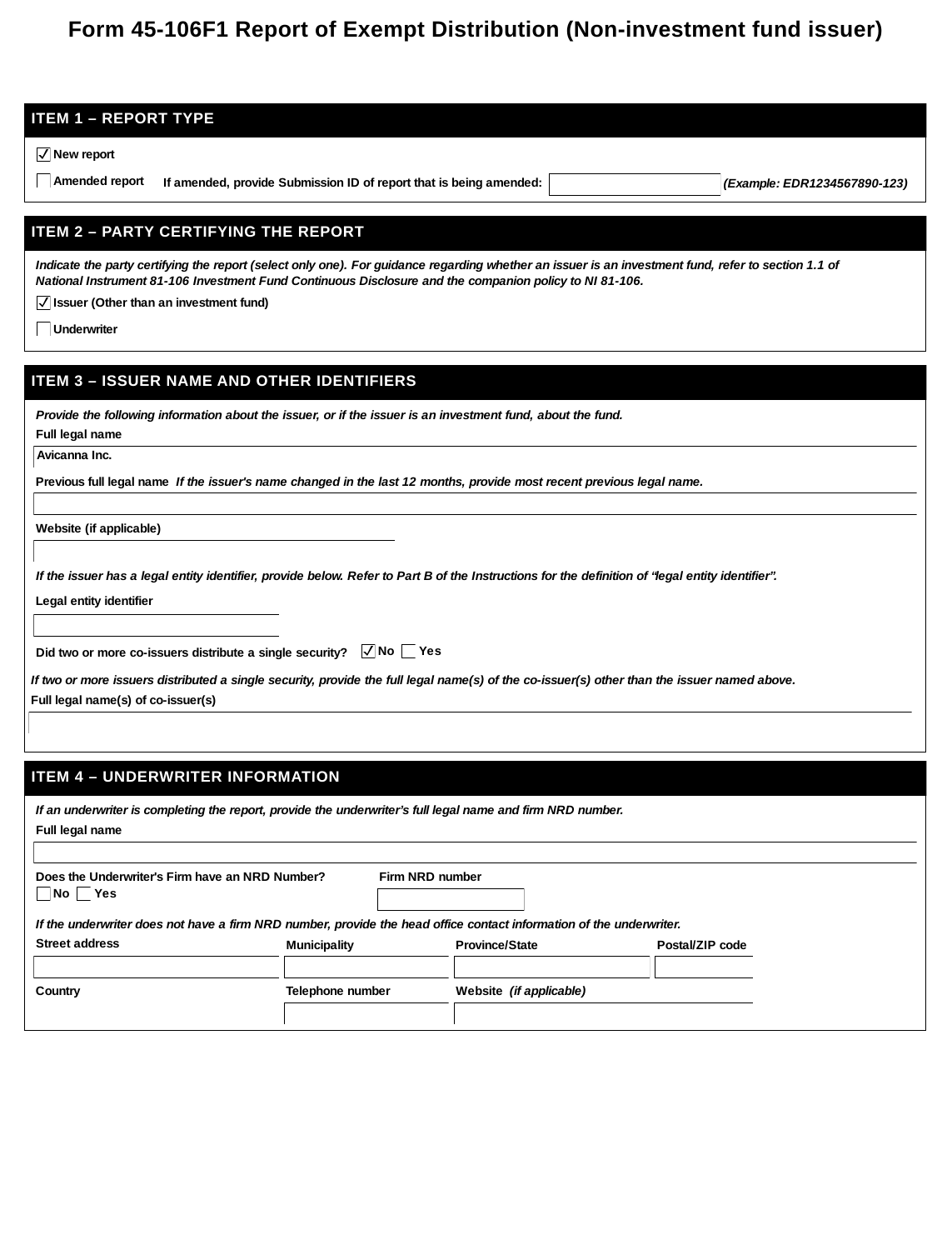| <b>ITEM 5 – ISSUER INFORMATION</b>                                                                                                                                                                                                                |                                                      |                                                                                                     |                                                                                                                                                                |
|---------------------------------------------------------------------------------------------------------------------------------------------------------------------------------------------------------------------------------------------------|------------------------------------------------------|-----------------------------------------------------------------------------------------------------|----------------------------------------------------------------------------------------------------------------------------------------------------------------|
| a) Primary industry                                                                                                                                                                                                                               |                                                      |                                                                                                     |                                                                                                                                                                |
| Provide the issuer's North American Industry Classification Standard (NAICS) code (6 digits only) that in your reasonable judgment most closely<br>corresponds to the issuer's primary business activity.                                         |                                                      |                                                                                                     |                                                                                                                                                                |
| NAICS industry code                                                                                                                                                                                                                               |                                                      |                                                                                                     |                                                                                                                                                                |
| 325412                                                                                                                                                                                                                                            |                                                      |                                                                                                     |                                                                                                                                                                |
| the mining industry. Select the category that best describes the issuer's stage of operations.<br>Exploration Development Production                                                                                                              |                                                      |                                                                                                     | If the issuer is in the mining industry, indicate the stage of operations. This does not apply to issuers that provide services to issuers operating in        |
| Is the issuer's primary business to invest all or substantially all of its assets in any of the following? If yes, select all that apply.<br>Mortgages                                                                                            |                                                      | Real estate Commercial/business debt Consumer debt Private companies Cryptoassets $\sqrt{\sqrt{N}}$ |                                                                                                                                                                |
| b) Number of employees                                                                                                                                                                                                                            |                                                      |                                                                                                     |                                                                                                                                                                |
| $\sqrt{0}$ - 49 $\sqrt{50}$ - 99 $\sqrt{100}$ - 499 $\sqrt{500}$ or more                                                                                                                                                                          |                                                      |                                                                                                     |                                                                                                                                                                |
| c) SEDAR profile number                                                                                                                                                                                                                           |                                                      |                                                                                                     |                                                                                                                                                                |
| Does the issuer have a <b>SEDAR</b> profile ?<br>$\Box$ No $\Box$ Yes                                                                                                                                                                             | If yes, provide SEDAR profile number:<br>00044271    |                                                                                                     | If the issuer's SEDAR profile is a "private" profile, please provide a<br>screenshot of the issuer's profile by e-mail to<br>exemptmarketfilings@osc.gov.on.ca |
| d) Head office address                                                                                                                                                                                                                            |                                                      |                                                                                                     | If the issuer does not have a SEDAR profile, complete Item 5(d) - (h).                                                                                         |
| Street address                                                                                                                                                                                                                                    | Municipality                                         | Province/State                                                                                      | Postal/ZIP code                                                                                                                                                |
|                                                                                                                                                                                                                                                   |                                                      |                                                                                                     |                                                                                                                                                                |
| Country                                                                                                                                                                                                                                           | Telephone number                                     |                                                                                                     |                                                                                                                                                                |
|                                                                                                                                                                                                                                                   |                                                      |                                                                                                     |                                                                                                                                                                |
| e) Date of formation and financial year-end                                                                                                                                                                                                       |                                                      |                                                                                                     |                                                                                                                                                                |
| Date of formation                                                                                                                                                                                                                                 | Financial year-end                                   |                                                                                                     |                                                                                                                                                                |
|                                                                                                                                                                                                                                                   |                                                      |                                                                                                     |                                                                                                                                                                |
| f) Reporting issuer status                                                                                                                                                                                                                        |                                                      |                                                                                                     |                                                                                                                                                                |
| Is the issuer a reporting issuer in any jurisdiction of Canada?<br>   No    Yes                                                                                                                                                                   |                                                      |                                                                                                     |                                                                                                                                                                |
| If yes, select the jurisdictions of Canada in which the issuer is a reporting issuer.<br>$ $ All<br><b>AB</b><br> BC<br> MB                                                                                                                       | NB<br>$\overline{\mathsf{NL}}$<br><b>NT</b>          |                                                                                                     |                                                                                                                                                                |
| NS<br><b>NU</b><br><b>ON</b><br>PE                                                                                                                                                                                                                | QC<br>∣SK<br> YT                                     |                                                                                                     |                                                                                                                                                                |
| g) Public listing status                                                                                                                                                                                                                          |                                                      |                                                                                                     |                                                                                                                                                                |
|                                                                                                                                                                                                                                                   |                                                      |                                                                                                     |                                                                                                                                                                |
| Does the issuer have a CUSIP number?<br>No Yes                                                                                                                                                                                                    | CUSIP number (provide first 6 digits only)           |                                                                                                     |                                                                                                                                                                |
| If the issuer is publicly listed, provide the name of the exchange on which the issuer's equity securities primarily trade. Provide only the name of an<br>exchange and not a trading facility such as, for example, an automated trading system. |                                                      |                                                                                                     |                                                                                                                                                                |
| Exchange name:<br>Not Applicable                                                                                                                                                                                                                  | Toronto Stock Exchange                               | <b>TSX Venture Exchange</b>                                                                         | Canadian Securities Exchange                                                                                                                                   |
| Aequitas Neo Exchange                                                                                                                                                                                                                             | Australian Securities Exchange                       | Deutsche Boerse                                                                                     | Euronext                                                                                                                                                       |
| London Stock Exchange<br>Nasdaq                                                                                                                                                                                                                   |                                                      | New York Stock Exchange                                                                             | Shanghai Stock Exchange                                                                                                                                        |
| Shenzhen Stock Exchange                                                                                                                                                                                                                           | Stock Exchange Of Hong Kong     Tokyo Stock Exchange |                                                                                                     | <b>OTHER</b>                                                                                                                                                   |
| If other, describe:                                                                                                                                                                                                                               |                                                      |                                                                                                     |                                                                                                                                                                |
| h) Size of issuer's assets                                                                                                                                                                                                                        |                                                      |                                                                                                     |                                                                                                                                                                |
| financial statements for its first financial year, provide the size of the issuer's assets at the distribution end date.<br>\$0 to under \$5M                                                                                                     | \$5M to under \$25M                                  | \$25M to under \$100M                                                                               | Select the size of the issuer's assets based on its most recently available annual financial statements (Canadian \$). If the issuer has not prepared annual   |
| \$100M to under \$500M                                                                                                                                                                                                                            | \$500M to under \$1B                                 | \$1B or over                                                                                        |                                                                                                                                                                |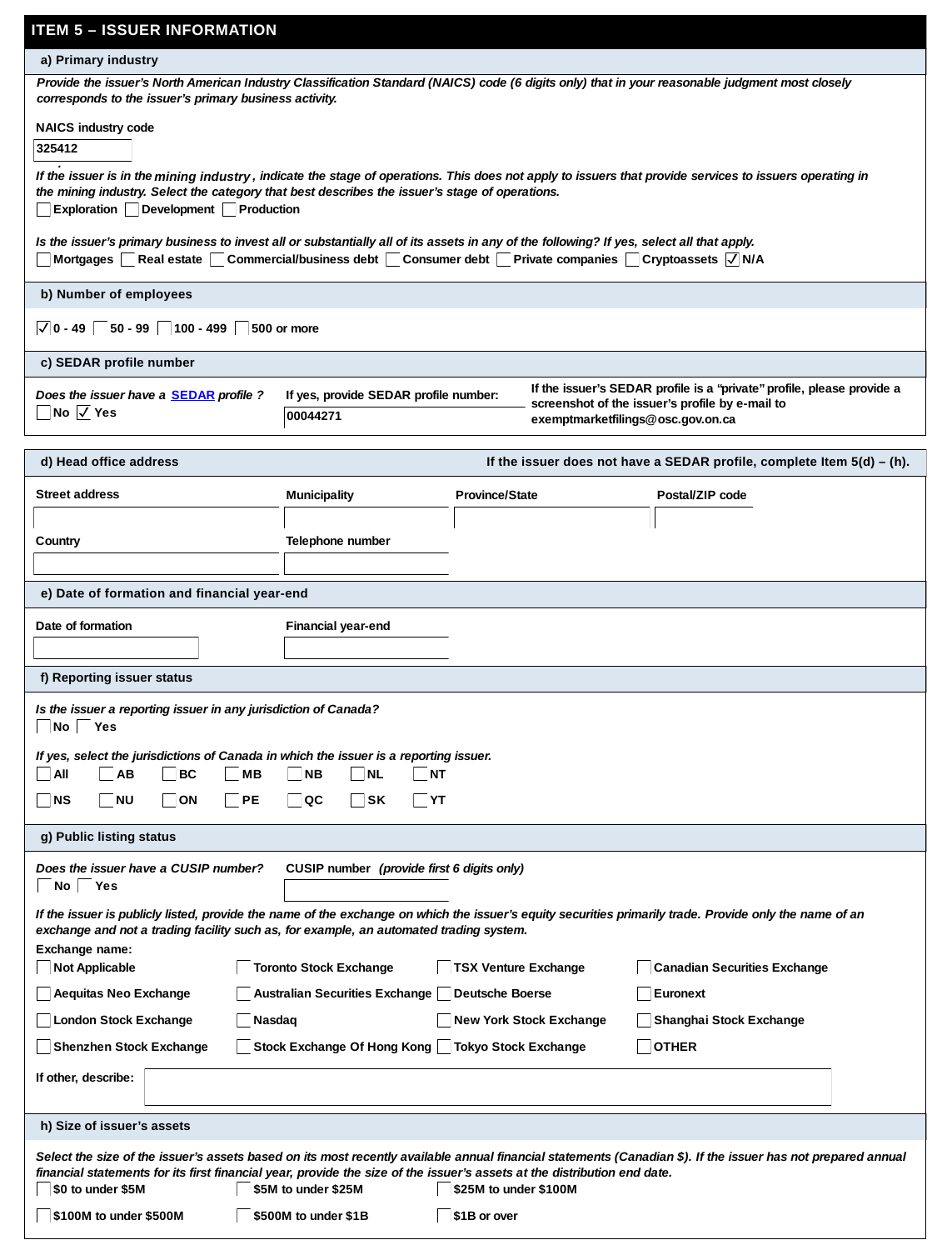## **ITEM 7 – INFORMATION ABOUT THE DISTRIBUTION**

*If an issuer located outside of Canada completes a distribution in a jurisdiction of Canada, include in Item 7 and Schedule 1 information about purchasers resident in that jurisdiction of Canada only. Do not include in Item 7 securities issued as payment of commissions or finder's fees in connection with the distribution, which must be disclosed in Item 8. The information provided in Item 7 must reconcile with the information provided in Schedule 1 of the report.*

### **a) Currency**

| Select the currency or currencies in which the distribution was made. All dollar amounts provided in the report must be in Canadian dollars. |  |
|----------------------------------------------------------------------------------------------------------------------------------------------|--|
| √ Canadian dollar US dollar Euro Other (describe):                                                                                           |  |

### **b) Distribution date(s)**

*State the distribution start and end dates. If the report is being filed for securities distributed on only one distribution date, provide the distribution date as both the start and end dates. If the report is being filed for securities distributed on a continuous basis, include the start and end dates for the distribution period covered by the report.* **End Date**

**2018-12-13 2018-12-13**

#### **c) Detailed purchaser information**

#### *Complete [Schedule 1](http://www.osc.gov.on.ca/documents/en/Securities-Category4/rule_20181005_revised-schedule-template-1.xlsx) of this form for each purchaser and attach the schedule to the completed report.*

Schedule1.xlsx - 49 KB

#### **d) Types of securities distributed**

*Provide the following information for all distributions reported on a per security basis. Refer to Part A(12) of the Instructions for how to indicate the security code. If providing the CUSIP number, indicate the full 9-digit CUSIP number assigned to the security being distributed.*

|                                                                                                                                                        |                        |                         |                           | Canadian \$   |                  |
|--------------------------------------------------------------------------------------------------------------------------------------------------------|------------------------|-------------------------|---------------------------|---------------|------------------|
| Security code                                                                                                                                          | <b>CUSIP</b><br>number | Number of<br>securities | Single or lowest<br>price | Highest price | Total amount     |
| WNT                                                                                                                                                    |                        | 143,971.0000            | 8.0000                    |               | ∥151,776.0000, 1 |
| Description of security: Special Warrants. Each Special Warrant entitles holder to receive 1 Unit; each Unit consist of 1 Unit Share and one-half of 1 |                        |                         |                           |               |                  |

#### **e) Details of rights and convertible/exchangeable securities**

*If any rights (e.g. warrants, options) were distributed, provide the exercise price and expiry date for each right. If any convertible/exchangeable securities were distributed, provide the conversion ratio and describe any other terms for each convertible/exchangeable security.*

### **Not Applicable**

| Convertible /<br>exchangeable | Underlying<br>security |                                                                    | Exercise price<br>(Canadian \$) | Expiry date<br>(YYYY-MM-DD) | Conversion ratio                                                                                                                          |
|-------------------------------|------------------------|--------------------------------------------------------------------|---------------------------------|-----------------------------|-------------------------------------------------------------------------------------------------------------------------------------------|
| security code                 | code                   | Lowest                                                             | Highest                         |                             |                                                                                                                                           |
| <b>WNT</b>                    | <b>CMS</b>             | 10.0000                                                            |                                 | 2020-12-13                  | 1:1                                                                                                                                       |
| (if applicable)               |                        | Corporation's right to accelerate the expiry date of the Warrants. |                                 |                             | Describe other terms: Each whole Warrant entitles the holder to acquire 1 Warrant Share at \$10.00 until December 13, 2020 subject to the |

#### **f) Summary of the distribution by jurisdiction and exemption**

*State the total dollar amount of securities distributed and the number of purchasers for each jurisdiction of Canada and foreign jurisdiction where a purchaser resides and for each exemption relied on in Canada for that distribution. However, if an issuer located outside of Canada completes a distribution in a jurisdiction of Canada, include distributions to purchasers resident in that jurisdiction of Canada only.*

*This table requires a separate line item for (i) each jurisdiction where a purchaser resides (ii) each exemption relied on in the jurisdiction where a purchaser resides, if a purchaser resides in a jurisdiction of Canada, and (iii) each exemption relied on in Canada, if a purchaser resides in a foreign jurisdiction. For jurisdictions within of Canada, state the province or territory, otherwise state country.*

| Province or<br>country  | Exemption relied on                                     | No. of unique<br>purchasers <sup>2a</sup> | Total amount<br>(Canadian \$) |
|-------------------------|---------------------------------------------------------|-------------------------------------------|-------------------------------|
| Ontario                 | NI 45-106 2.3 [Accredited investor]                     | 42                                        | 1,029,744.0000                |
| Ontario                 | NI 45-106 2.5 [Family, friends and business associates] |                                           | 95,024.0000                   |
| Alberta                 | NI 45-106 2.3 [Accredited investor]                     |                                           | 25,008.0000                   |
| <b>British Columbia</b> | NI 45-106 2.5 [Family, friends and business associates] |                                           | 2,000.0000                    |
|                         | Total dollar amount of securities distributed           |                                           | 1,151,776.0000                |
|                         | Total number of unique purchasers <sup>2b</sup>         | 51                                        |                               |

 *In calculating the number of unique purchasers per row, count each purchaser only once. Joint purchasers may be counted as one purchaser. 2a In calculating the total number of unique purchasers to which the issuer distributed securities, count each purchaser only once, regardless of whether 2b the issuer distributed multiple types of securities to, and relied on multiple exemptions for, that purchaser.*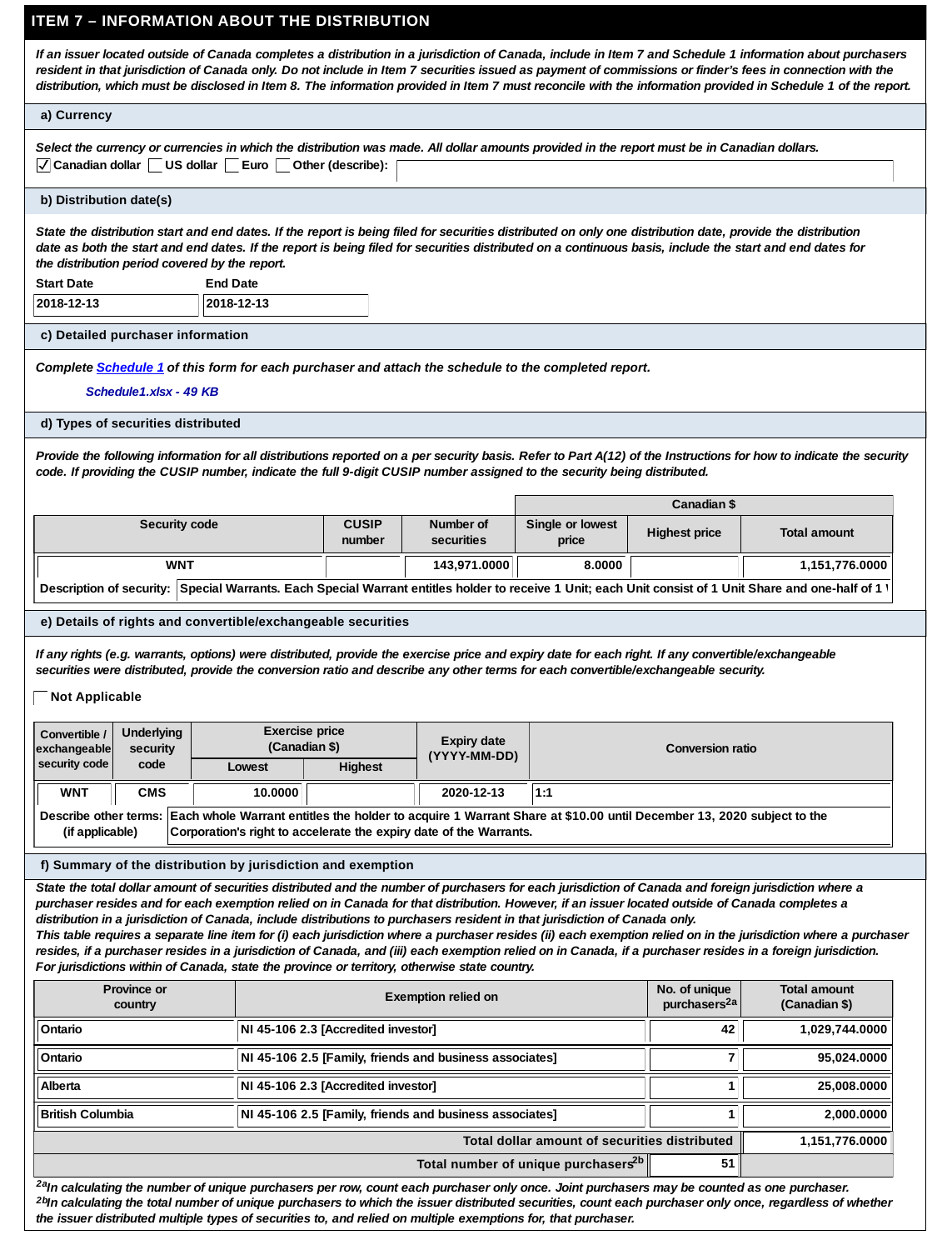# **ITEM 7 – INFORMATION ABOUT THE DISTRIBUTION**

**h) Offering materials - This section applies only in Saskatchewan, Ontario, Québec, New Brunswick and Nova Scotia.**

*If a distribution has occurred in Saskatchewan, Ontario, Québec, New Brunswick or Nova Scotia, complete the table below by listing the offering materials that are required under the prospectus exemption relied on to be filed with or delivered to the securities regulatory authority or regulator in those jurisdictions.*

*In Ontario, if the offering materials listed in the table are required to be filed with or delivered to the Ontario Securities Commission (OSC), attach an electronic version of the offering materials that have not been previously filed with or delivered to the OSC.*

### **Not Applicable**

| Description                         | Date of<br>document or<br>other material | Previously<br>filed with or<br>delivered to<br>regulator? | Previously filed<br>Submission ID | Filename                        |
|-------------------------------------|------------------------------------------|-----------------------------------------------------------|-----------------------------------|---------------------------------|
| Other offering materials (describe) | 2018-10-24                               | $\nabla N$<br>Iv.                                         |                                   | InvestorPresentation-24Oct2018. |
| <b>Investor Presentation</b>        |                                          |                                                           |                                   |                                 |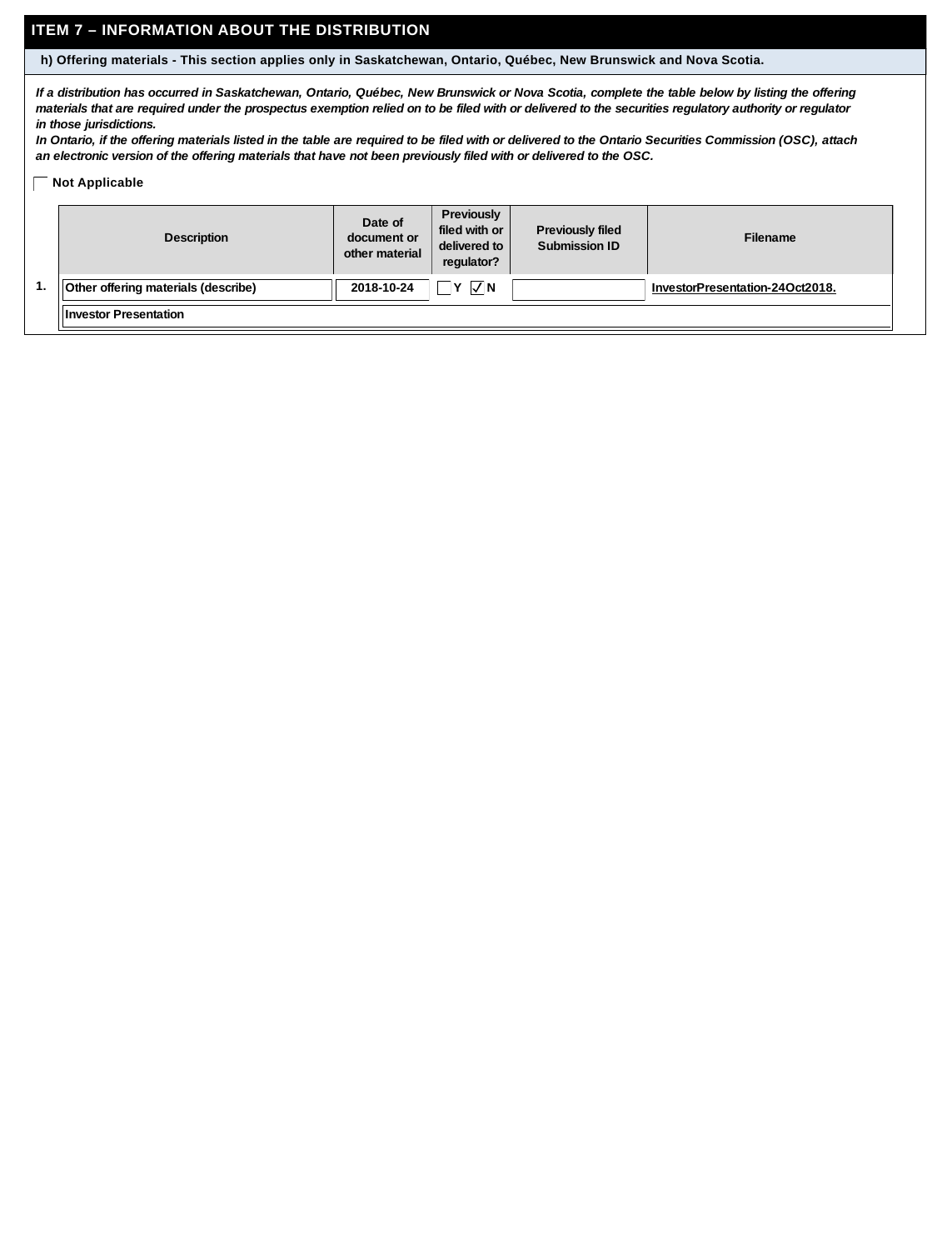# **ITEM 8 – COMPENSATION INFORMATION**

**Provide information for each person (as defined in NI 45-106) to whom the issuer directly provides, or will provide, any compensation in** connection with the distribution. Complete additional copies of this page if more than one person was, or will be, compensated.

*Indicate whether any compensation was paid, or will be paid, in connection with the distribution.* **No Yes**

# **PERSON 1**

*4*

| ENJUN I                                                                                                                                                                                                                                                                                                                                                                                                                                                                                                                                                                                                          |              |                                                     |                |                                                                                                                                                                                       |                    |  |
|------------------------------------------------------------------------------------------------------------------------------------------------------------------------------------------------------------------------------------------------------------------------------------------------------------------------------------------------------------------------------------------------------------------------------------------------------------------------------------------------------------------------------------------------------------------------------------------------------------------|--------------|-----------------------------------------------------|----------------|---------------------------------------------------------------------------------------------------------------------------------------------------------------------------------------|--------------------|--|
| a) Name of person compensated and registration status                                                                                                                                                                                                                                                                                                                                                                                                                                                                                                                                                            |              |                                                     |                |                                                                                                                                                                                       |                    |  |
| Indicate whether the person compensated is a registrant.<br>No √ Yes                                                                                                                                                                                                                                                                                                                                                                                                                                                                                                                                             |              |                                                     |                |                                                                                                                                                                                       |                    |  |
| If the person compensated is an individual, provide the full legal name of the individual.                                                                                                                                                                                                                                                                                                                                                                                                                                                                                                                       |              |                                                     |                |                                                                                                                                                                                       |                    |  |
| Family name                                                                                                                                                                                                                                                                                                                                                                                                                                                                                                                                                                                                      |              | First given name                                    |                | Secondary given names                                                                                                                                                                 |                    |  |
|                                                                                                                                                                                                                                                                                                                                                                                                                                                                                                                                                                                                                  |              |                                                     |                |                                                                                                                                                                                       |                    |  |
| If the person compensated is not an individual, provide the following information.                                                                                                                                                                                                                                                                                                                                                                                                                                                                                                                               |              |                                                     |                |                                                                                                                                                                                       |                    |  |
| Full legal name of non-individual                                                                                                                                                                                                                                                                                                                                                                                                                                                                                                                                                                                |              |                                                     |                | Firm NRD number (if applicable)                                                                                                                                                       |                    |  |
| Sprott Private Wealth LP                                                                                                                                                                                                                                                                                                                                                                                                                                                                                                                                                                                         |              |                                                     |                | 29070                                                                                                                                                                                 |                    |  |
| Indicate whether the person compensated facilitated the distribution through a funding portal or an internet-based portal.                                                                                                                                                                                                                                                                                                                                                                                                                                                                                       |              |                                                     |                |                                                                                                                                                                                       |                    |  |
| √ No∣ Yes                                                                                                                                                                                                                                                                                                                                                                                                                                                                                                                                                                                                        |              |                                                     |                |                                                                                                                                                                                       |                    |  |
| b) Business contact information                                                                                                                                                                                                                                                                                                                                                                                                                                                                                                                                                                                  |              |                                                     |                |                                                                                                                                                                                       |                    |  |
| If a firm NRD number is not provided in Item 8(a), provide the business contact information of the person being compensated.                                                                                                                                                                                                                                                                                                                                                                                                                                                                                     |              |                                                     |                |                                                                                                                                                                                       |                    |  |
| Street address                                                                                                                                                                                                                                                                                                                                                                                                                                                                                                                                                                                                   | Municipality |                                                     | Province/State |                                                                                                                                                                                       | Postal/ZIP code    |  |
|                                                                                                                                                                                                                                                                                                                                                                                                                                                                                                                                                                                                                  |              |                                                     |                |                                                                                                                                                                                       |                    |  |
| Country                                                                                                                                                                                                                                                                                                                                                                                                                                                                                                                                                                                                          |              | Telephone number                                    | Email address  |                                                                                                                                                                                       |                    |  |
|                                                                                                                                                                                                                                                                                                                                                                                                                                                                                                                                                                                                                  |              |                                                     |                |                                                                                                                                                                                       |                    |  |
| c) Relationship to issuer or investment fund manager                                                                                                                                                                                                                                                                                                                                                                                                                                                                                                                                                             |              |                                                     |                |                                                                                                                                                                                       |                    |  |
|                                                                                                                                                                                                                                                                                                                                                                                                                                                                                                                                                                                                                  |              |                                                     |                |                                                                                                                                                                                       |                    |  |
| Indicate the person's relationship with the issuer or investment fund manager (select all that apply). Refer to the meaning of "connected" in<br>Part B(2) of the Instructions and the meaning of "control" in section 1.4 of NI 45-106 for the purposes of completing this section.                                                                                                                                                                                                                                                                                                                             |              |                                                     |                |                                                                                                                                                                                       |                    |  |
| Connected with the issuer or investment fund manager                                                                                                                                                                                                                                                                                                                                                                                                                                                                                                                                                             |              |                                                     |                | Employee of the issuer or investment fund manager                                                                                                                                     |                    |  |
|                                                                                                                                                                                                                                                                                                                                                                                                                                                                                                                                                                                                                  |              |                                                     |                |                                                                                                                                                                                       |                    |  |
| Insider of the issuer (other than an investment fund)                                                                                                                                                                                                                                                                                                                                                                                                                                                                                                                                                            |              |                                                     |                | $\sqrt{}$ None of the above                                                                                                                                                           |                    |  |
| Director or officer of the investment fund or investment fund manager                                                                                                                                                                                                                                                                                                                                                                                                                                                                                                                                            |              |                                                     |                |                                                                                                                                                                                       |                    |  |
| d) Compensation details                                                                                                                                                                                                                                                                                                                                                                                                                                                                                                                                                                                          |              |                                                     |                |                                                                                                                                                                                       |                    |  |
| Provide details of all compensation paid, or to be paid, to the person identified in Item 8(a) in connection with the distribution. Provide all amounts<br>in Canadian dollars. Include cash commissions, securities-based compensation, gifts, discounts or other compensation. Do not report payments<br>for services incidental to the distribution, such as clerical, printing, legal or accounting services. An issuer is not required to ask for details<br>about, or report on, internal allocation arrangements with the directors, officers or employees of a non-individual compensated by the issuer. |              |                                                     |                |                                                                                                                                                                                       |                    |  |
| ⊻<br>Cash commissions paid                                                                                                                                                                                                                                                                                                                                                                                                                                                                                                                                                                                       | 30,000.0000  |                                                     |                |                                                                                                                                                                                       |                    |  |
| Value of all securities                                                                                                                                                                                                                                                                                                                                                                                                                                                                                                                                                                                          |              | 0.0000 Security code1 OPT                           |                | Security code2 UNT                                                                                                                                                                    | Security code3 WNT |  |
| distributed as<br>compensation <sup>4</sup>                                                                                                                                                                                                                                                                                                                                                                                                                                                                                                                                                                      |              | Describe terms of warrants, options or other rights |                |                                                                                                                                                                                       |                    |  |
|                                                                                                                                                                                                                                                                                                                                                                                                                                                                                                                                                                                                                  |              |                                                     |                | 13,568 Compensation Options to purchase Units exercisable at \$8 until December 13, 2020;                                                                                             |                    |  |
|                                                                                                                                                                                                                                                                                                                                                                                                                                                                                                                                                                                                                  |              |                                                     |                | each unit underlying option consists of one common share and one warrant; each warrant<br>exercisable into one common share at \$10 until December 13, 2020, subject to acceleration. |                    |  |
|                                                                                                                                                                                                                                                                                                                                                                                                                                                                                                                                                                                                                  |              |                                                     |                |                                                                                                                                                                                       |                    |  |
| Other compensation <sup>5</sup>                                                                                                                                                                                                                                                                                                                                                                                                                                                                                                                                                                                  |              | Describe                                            |                |                                                                                                                                                                                       |                    |  |
|                                                                                                                                                                                                                                                                                                                                                                                                                                                                                                                                                                                                                  |              |                                                     |                |                                                                                                                                                                                       |                    |  |
|                                                                                                                                                                                                                                                                                                                                                                                                                                                                                                                                                                                                                  |              |                                                     |                |                                                                                                                                                                                       |                    |  |
|                                                                                                                                                                                                                                                                                                                                                                                                                                                                                                                                                                                                                  |              |                                                     |                |                                                                                                                                                                                       |                    |  |
|                                                                                                                                                                                                                                                                                                                                                                                                                                                                                                                                                                                                                  |              |                                                     |                |                                                                                                                                                                                       |                    |  |
| <b>Total compensation Paid</b>                                                                                                                                                                                                                                                                                                                                                                                                                                                                                                                                                                                   | 30,000.0000  |                                                     |                |                                                                                                                                                                                       |                    |  |
| Check box if the person will or may receive any deferred compensation (describe the terms below)                                                                                                                                                                                                                                                                                                                                                                                                                                                                                                                 |              |                                                     |                |                                                                                                                                                                                       |                    |  |
|                                                                                                                                                                                                                                                                                                                                                                                                                                                                                                                                                                                                                  |              |                                                     |                |                                                                                                                                                                                       |                    |  |
|                                                                                                                                                                                                                                                                                                                                                                                                                                                                                                                                                                                                                  |              |                                                     |                |                                                                                                                                                                                       |                    |  |
|                                                                                                                                                                                                                                                                                                                                                                                                                                                                                                                                                                                                                  |              |                                                     |                |                                                                                                                                                                                       |                    |  |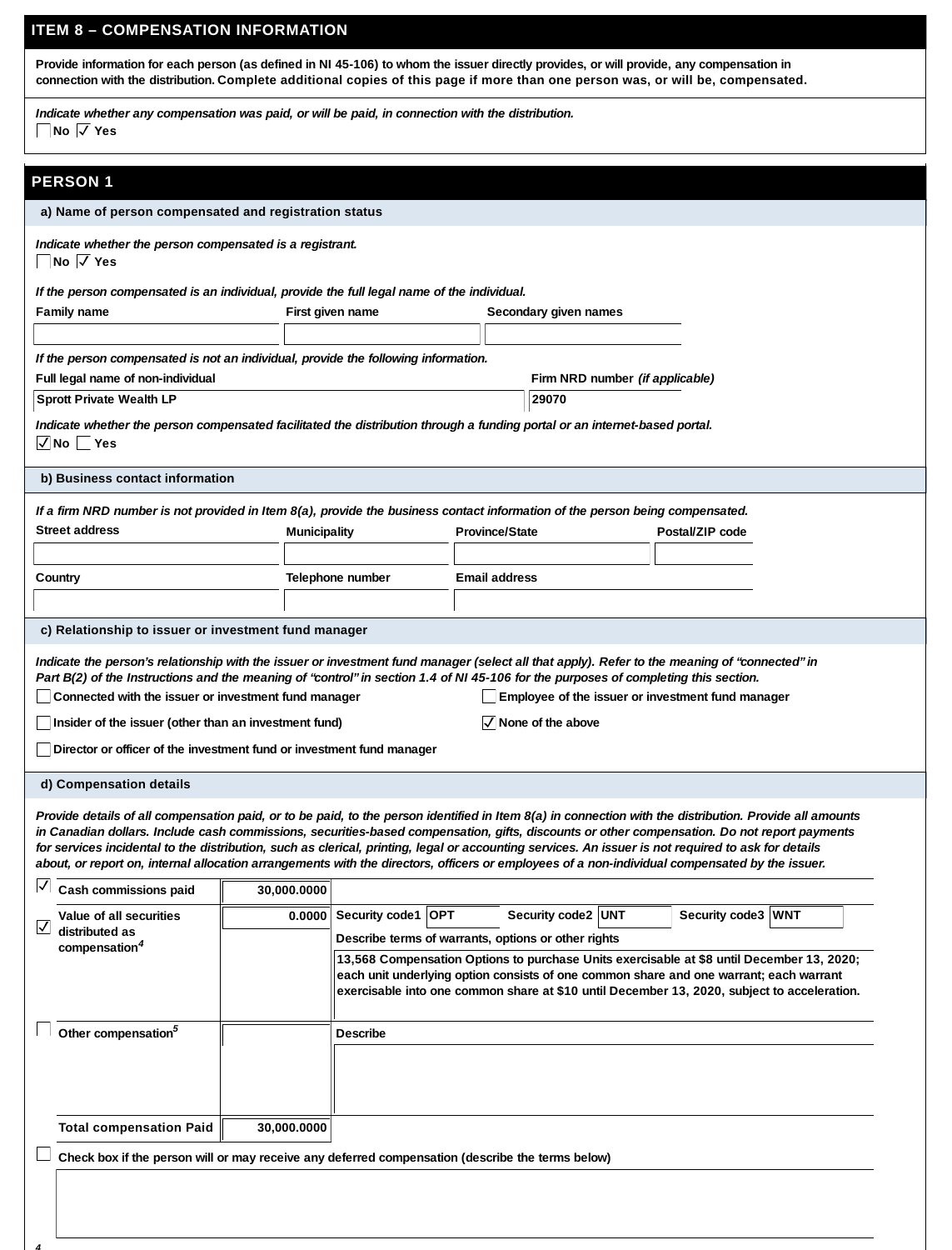| <sup>4</sup> Provide the aggregate value of all securities distributed as compensation, excluding options, warrants or other rights exercisable to acquire additional<br>securities of the issuer. Indicate the security codes for all securities distributed as compensation, including options, warrants or other rights exercisable<br>to acquire additional securities of the issuer.<br><sup>5</sup> Do not include deferred compensation.                                                                                                                                                                  |                  |                                                     |                |                             |                                 |                                                                                                                                                                                                                                                                                   |  |
|------------------------------------------------------------------------------------------------------------------------------------------------------------------------------------------------------------------------------------------------------------------------------------------------------------------------------------------------------------------------------------------------------------------------------------------------------------------------------------------------------------------------------------------------------------------------------------------------------------------|------------------|-----------------------------------------------------|----------------|-----------------------------|---------------------------------|-----------------------------------------------------------------------------------------------------------------------------------------------------------------------------------------------------------------------------------------------------------------------------------|--|
| <b>PERSON 2</b>                                                                                                                                                                                                                                                                                                                                                                                                                                                                                                                                                                                                  |                  |                                                     |                |                             |                                 |                                                                                                                                                                                                                                                                                   |  |
| a) Name of person compensated and registration status                                                                                                                                                                                                                                                                                                                                                                                                                                                                                                                                                            |                  |                                                     |                |                             |                                 |                                                                                                                                                                                                                                                                                   |  |
| Indicate whether the person compensated is a registrant.<br>$\Box$ No $\Box$ Yes                                                                                                                                                                                                                                                                                                                                                                                                                                                                                                                                 |                  |                                                     |                |                             |                                 |                                                                                                                                                                                                                                                                                   |  |
| If the person compensated is an individual, provide the full legal name of the individual.<br>Family name                                                                                                                                                                                                                                                                                                                                                                                                                                                                                                        | First given name |                                                     |                | Secondary given names       |                                 |                                                                                                                                                                                                                                                                                   |  |
|                                                                                                                                                                                                                                                                                                                                                                                                                                                                                                                                                                                                                  |                  |                                                     |                |                             |                                 |                                                                                                                                                                                                                                                                                   |  |
| If the person compensated is not an individual, provide the following information.<br>Full legal name of non-individual<br>Paradigm Capital Inc.                                                                                                                                                                                                                                                                                                                                                                                                                                                                 |                  |                                                     |                | 3450                        | Firm NRD number (if applicable) |                                                                                                                                                                                                                                                                                   |  |
| Indicate whether the person compensated facilitated the distribution through a funding portal or an internet-based portal.                                                                                                                                                                                                                                                                                                                                                                                                                                                                                       |                  |                                                     |                |                             |                                 |                                                                                                                                                                                                                                                                                   |  |
| $\sqrt{}$ No $\sqrt{}$ Yes                                                                                                                                                                                                                                                                                                                                                                                                                                                                                                                                                                                       |                  |                                                     |                |                             |                                 |                                                                                                                                                                                                                                                                                   |  |
| b) Business contact information                                                                                                                                                                                                                                                                                                                                                                                                                                                                                                                                                                                  |                  |                                                     |                |                             |                                 |                                                                                                                                                                                                                                                                                   |  |
| If a firm NRD number is not provided in Item 8(a), provide the business contact information of the person being compensated.<br>Street address                                                                                                                                                                                                                                                                                                                                                                                                                                                                   | Municipality     |                                                     | Province/State |                             |                                 | Postal/ZIP code                                                                                                                                                                                                                                                                   |  |
| Country                                                                                                                                                                                                                                                                                                                                                                                                                                                                                                                                                                                                          |                  | Telephone number                                    | Email address  |                             |                                 |                                                                                                                                                                                                                                                                                   |  |
|                                                                                                                                                                                                                                                                                                                                                                                                                                                                                                                                                                                                                  |                  |                                                     |                |                             |                                 |                                                                                                                                                                                                                                                                                   |  |
| c) Relationship to issuer or investment fund manager                                                                                                                                                                                                                                                                                                                                                                                                                                                                                                                                                             |                  |                                                     |                |                             |                                 |                                                                                                                                                                                                                                                                                   |  |
| Indicate the person's relationship with the issuer or investment fund manager (select all that apply). Refer to the meaning of "connected" in<br>Part B(2) of the Instructions and the meaning of "control" in section 1.4 of NI 45-106 for the purposes of completing this section.<br>Connected with the issuer or investment fund manager<br>Insider of the issuer (other than an investment fund)<br>Director or officer of the investment fund or investment fund manager                                                                                                                                   |                  |                                                     |                | $\sqrt{}$ None of the above |                                 | Employee of the issuer or investment fund manager                                                                                                                                                                                                                                 |  |
| d) Compensation details                                                                                                                                                                                                                                                                                                                                                                                                                                                                                                                                                                                          |                  |                                                     |                |                             |                                 |                                                                                                                                                                                                                                                                                   |  |
| Provide details of all compensation paid, or to be paid, to the person identitied in Item 8(a) in connection with the distribution. Provide all amounts<br>in Canadian dollars. Include cash commissions, securities-based compensation, gifts, discounts or other compensation. Do not report payments<br>for services incidental to the distribution, such as clerical, printing, legal or accounting services. An issuer is not required to ask for details<br>about, or report on, internal allocation arrangements with the directors, officers or employees of a non-individual compensated by the issuer. |                  |                                                     |                |                             |                                 |                                                                                                                                                                                                                                                                                   |  |
| Cash commissions paid                                                                                                                                                                                                                                                                                                                                                                                                                                                                                                                                                                                            |                  |                                                     |                |                             |                                 |                                                                                                                                                                                                                                                                                   |  |
| Value of all securities<br>⊻<br>distributed as                                                                                                                                                                                                                                                                                                                                                                                                                                                                                                                                                                   | 0.0000           | Security code1 OPT                                  |                | Security code2 UNT          |                                 | Security code3 WNT                                                                                                                                                                                                                                                                |  |
| compensation <sup>4</sup>                                                                                                                                                                                                                                                                                                                                                                                                                                                                                                                                                                                        |                  | Describe terms of warrants, options or other rights |                |                             |                                 | 2,261 Compensation Options to purchase Units exercisable at \$8 until December 13, 2020;<br>each unit underlying option consists of one common share and one warrant; each warrant<br>exercisable into one common share at \$10 until December 13, 2020, subject to acceleration. |  |
| Other compensation <sup>5</sup>                                                                                                                                                                                                                                                                                                                                                                                                                                                                                                                                                                                  |                  | Describe                                            |                |                             |                                 |                                                                                                                                                                                                                                                                                   |  |
| <b>Total compensation Paid</b>                                                                                                                                                                                                                                                                                                                                                                                                                                                                                                                                                                                   | 0.0000           |                                                     |                |                             |                                 |                                                                                                                                                                                                                                                                                   |  |
| Check box if the person will or may receive any deferred compensation (describe the terms below)                                                                                                                                                                                                                                                                                                                                                                                                                                                                                                                 |                  |                                                     |                |                             |                                 |                                                                                                                                                                                                                                                                                   |  |
|                                                                                                                                                                                                                                                                                                                                                                                                                                                                                                                                                                                                                  |                  |                                                     |                |                             |                                 |                                                                                                                                                                                                                                                                                   |  |
| <sup>4</sup> Provide the aggregate value of all securities distributed as compensation, excluding options, warrants or other rights exercisable to acquire additional<br>securities of the issuer. Indicate the security codes for all securities distributed as compensation, including options, warrants or other rights exercisable<br>to acquire additional securities of the issuer.                                                                                                                                                                                                                        |                  |                                                     |                |                             |                                 |                                                                                                                                                                                                                                                                                   |  |

 *Do not include deferred compensation. <sup>5</sup>*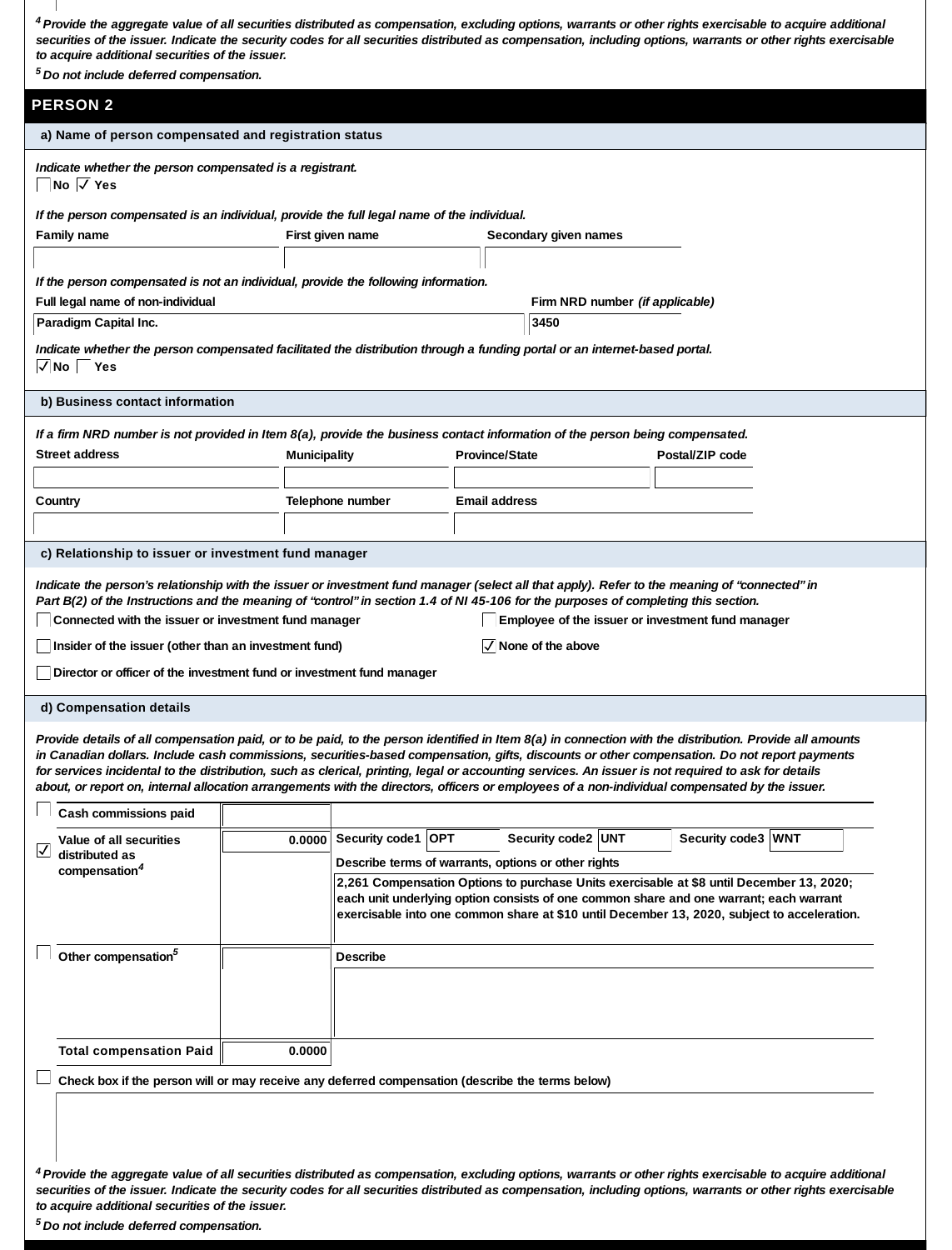*Do not include deferred compensation. <sup>5</sup>*

**PERSON 3**

| Indicate whether the person compensated is a registrant.<br>$\neg$ No $\neg$ Yes | If the person compensated is an individual, provide the full legal name of the individual. |                                        |  |
|----------------------------------------------------------------------------------|--------------------------------------------------------------------------------------------|----------------------------------------|--|
| Family name                                                                      | First given name                                                                           | Secondary given names                  |  |
|                                                                                  | If the person compensated is not an individual, provide the following information.         |                                        |  |
| Full legal name of non-individual                                                |                                                                                            | Firm NRD number <i>(if applicable)</i> |  |
| Interward Asset Management Ltd.                                                  |                                                                                            | 21590                                  |  |

#### **b) Business contact information**

*If a firm NRD number is not provided in Item 8(a), provide the business contact information of the person being compensated.*

| Street address                                       | Municipality     | Province/State | Postal/ZIP code |  |  |
|------------------------------------------------------|------------------|----------------|-----------------|--|--|
| Country                                              | Telephone number | Email address  |                 |  |  |
| c) Relationship to issuer or investment fund manager |                  |                |                 |  |  |

*Indicate the person's relationship with the issuer or investment fund manager (select all that apply). Refer to the meaning of "connected" in Part B(2) of the Instructions and the meaning of "control" in section 1.4 of NI 45-106 for the purposes of completing this section.* **Connected with the issuer or investment fund manager Employee of the issuer or investment fund manager**

**Insider of the issuer (other than an investment fund)**

 $\sqrt{}$  None of the above

**Director or officer of the investment fund or investment fund manager**

#### **d) Compensation details**

 $\Box$ 

*Provide details of all compensation paid, or to be paid, to the person identified in Item 8(a) in connection with the distribution. Provide all amounts in Canadian dollars. Include cash commissions, securities-based compensation, gifts, discounts or other compensation. Do not report payments for services incidental to the distribution, such as clerical, printing, legal or accounting services. An issuer is not required to ask for details about, or report on, internal allocation arrangements with the directors, officers or employees of a non-individual compensated by the issuer.*

| Cash commissions paid                                                                            |        |                       |                                                                                                                                                                                                                                                                                   |                    |  |                    |  |  |
|--------------------------------------------------------------------------------------------------|--------|-----------------------|-----------------------------------------------------------------------------------------------------------------------------------------------------------------------------------------------------------------------------------------------------------------------------------|--------------------|--|--------------------|--|--|
| Value of all securities                                                                          |        | 0.0000 Security code1 | <b>OPT</b>                                                                                                                                                                                                                                                                        | Security code2 UNT |  | Security code3 WNT |  |  |
| ☑<br>distributed as<br>compensation <sup>4</sup>                                                 |        |                       | Describe terms of warrants, options or other rights                                                                                                                                                                                                                               |                    |  |                    |  |  |
|                                                                                                  |        |                       | 2,261 Compensation Options to purchase Units exercisable at \$8 until December 13, 2020;<br>each unit underlying option consists of one common share and one warrant; each warrant<br>exercisable into one common share at \$10 until December 13, 2020, subject to acceleration. |                    |  |                    |  |  |
| Other compensation <sup>5</sup>                                                                  |        | Describe              |                                                                                                                                                                                                                                                                                   |                    |  |                    |  |  |
|                                                                                                  |        |                       |                                                                                                                                                                                                                                                                                   |                    |  |                    |  |  |
|                                                                                                  |        |                       |                                                                                                                                                                                                                                                                                   |                    |  |                    |  |  |
|                                                                                                  |        |                       |                                                                                                                                                                                                                                                                                   |                    |  |                    |  |  |
| <b>Total compensation Paid</b>                                                                   | 0.0000 |                       |                                                                                                                                                                                                                                                                                   |                    |  |                    |  |  |
| Check box if the person will or may receive any deferred compensation (describe the terms below) |        |                       |                                                                                                                                                                                                                                                                                   |                    |  |                    |  |  |

 *Provide the aggregate value of all securities distributed as compensation, excluding options, warrants or other rights exercisable to acquire additional 4 securities of the issuer. Indicate the security codes for all securities distributed as compensation, including options, warrants or other rights exercisable to acquire additional securities of the issuer.*

 *Do not include deferred compensation. <sup>5</sup>*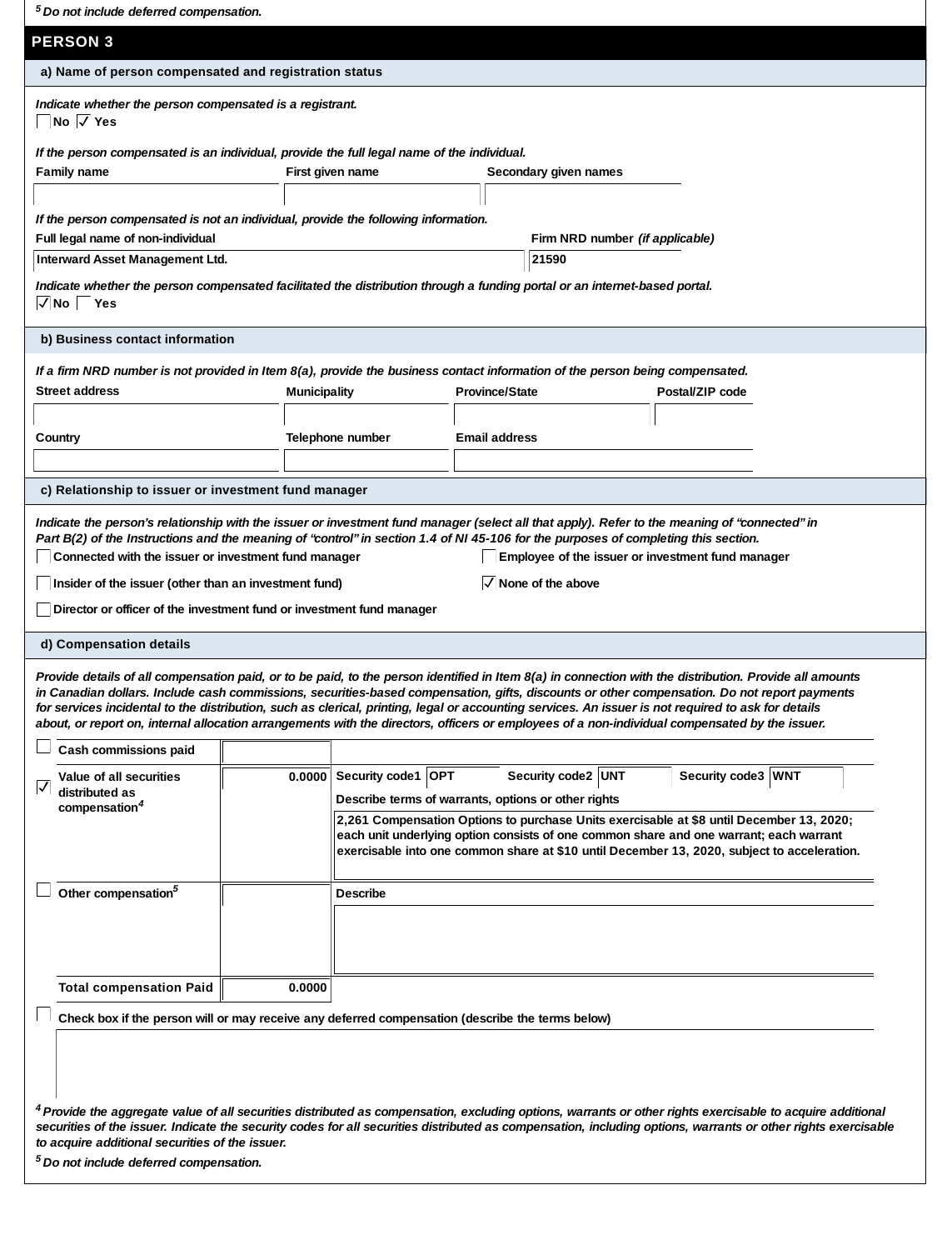## **ITEM 9 – DIRECTORS, EXECUTIVE OFFICERS AND PROMOTERS OF THE ISSUER**

*Indicate whether the issuer is any of the following (select the one that applies - if more than one applies, select only one).*

**Reporting issuer in any jurisdiction of Canada**

**Foreign public issuer**

**Wholly owned subsidiary of a reporting issuer in any jurisdiction of Canada** *6*

**Provide name of reporting issuer**

**Wholly owned subsidiary of a foreign public issuer** *6*

**Provide name of foreign public issuer**

**Issuer distributing only eligible foreign securities and the distribution is to permitted clients only** *7*

**If the issuer is at least one of the above, do not complete Item 9(a) – (c). Proceed to Item 10.**

 $^6$  An issuer is a wholly owned subsidiary of a reporting issuer or a foreign public issuer if all of the issuer's outstanding voting securities, other than *securities that are required by law to be owned by its directors, are beneficially owned by the reporting issuer or the foreign public issuer, respectively. Check this box if it applies to the current distribution even if the issuer made previous distributions of other types of securities to non-permitted 7 clients. Refer to the definitions of "eligible foreign security" and "permitted client" in Part B(1) of the Instructions.*

**If the issuer is none of the above, check this box and complete Item 9(a) – (c).**

**a) Directors, executive officers and promoters of the issuer**

*Provide the following information for each director, executive officer and promoter of the issuer. For locations within Canada, state the province or territory, otherwise state the country. For "Relationship to issuer", "D" – Director, "O" – Executive Officer, "P" – Promoter.*

| Individual?               | Organization or company name | Family name<br>First given name<br>Secondary given name | Business location of<br>non-individual or residential<br>jurisdiction of individual | Relationship to<br>issuer<br>(select all that<br>apply) |
|---------------------------|------------------------------|---------------------------------------------------------|-------------------------------------------------------------------------------------|---------------------------------------------------------|
| $\overline{V}$ Y $\Box$ N |                              | Azadian                                                 | Ontario                                                                             | $\nabla$ D $\nabla$ O $\nabla$ P                        |
|                           |                              | Aras                                                    |                                                                                     |                                                         |
|                           |                              |                                                         |                                                                                     |                                                         |
| $\overline{V}$ Y $\Box$ N |                              | Purohit                                                 | Ontario                                                                             | $\nabla D$ $\nabla O$ $\nabla P$                        |
|                           |                              | Setu                                                    |                                                                                     |                                                         |
|                           |                              | Nimish                                                  |                                                                                     |                                                         |
| $\overline{V}$ Y $\Box$ N |                              | Sohi                                                    | Ontario                                                                             | $D$ $\overline{\vee}$ $O$ $\Box$ $P$                    |
|                           |                              | Davender                                                |                                                                                     |                                                         |
|                           |                              |                                                         |                                                                                     |                                                         |
| $\overline{V}$ Y $\Box$ N |                              | Langstaff                                               | Ontario                                                                             | $\Box$ D $\Box$ O $\Box$ P                              |
|                           |                              | Kyle                                                    |                                                                                     |                                                         |
|                           |                              |                                                         |                                                                                     |                                                         |
| $\overline{V}$ Y $\Box$ N |                              | Panchal                                                 | Quebec                                                                              | $\nabla D$ $\neg$ $\neg$ $\neg$ $\neg$                  |
|                           |                              | Chandra                                                 |                                                                                     |                                                         |
|                           |                              |                                                         |                                                                                     |                                                         |
| $\overline{V}$ Y $\Box$ N |                              | Nosiglia                                                | Colombia                                                                            | $\Box$ d $\Box$<br>$\neg$ P                             |
|                           |                              | Lucas                                                   |                                                                                     |                                                         |
|                           |                              |                                                         |                                                                                     |                                                         |
| $\overline{V}$ Y $\Box$ N |                              | White                                                   | <b>United States</b>                                                                | $\nabla$ D $\Box$ O $\nabla$ P                          |
|                           |                              | David                                                   |                                                                                     |                                                         |
|                           |                              | Allan                                                   |                                                                                     |                                                         |
| $\overline{V}$ Y $\Box$ N |                              | Char                                                    | <b>United States</b>                                                                | $\nabla D$ $\neg$ $\neg$ $\neg$ $\neg$ $\neg$           |
|                           |                              | Giancarlo                                               |                                                                                     |                                                         |
|                           |                              | Davilla                                                 |                                                                                     |                                                         |
| $\overline{V}$ Y $\Box$ N |                              | Allen                                                   | Ontario                                                                             | $\Box$ D $\Box$ O $\Box$ P                              |
|                           |                              | Christine                                               |                                                                                     |                                                         |
|                           |                              |                                                         |                                                                                     |                                                         |
| $\nabla$ $\nabla$         |                              |                                                         |                                                                                     | $\overline{\vee}$                                       |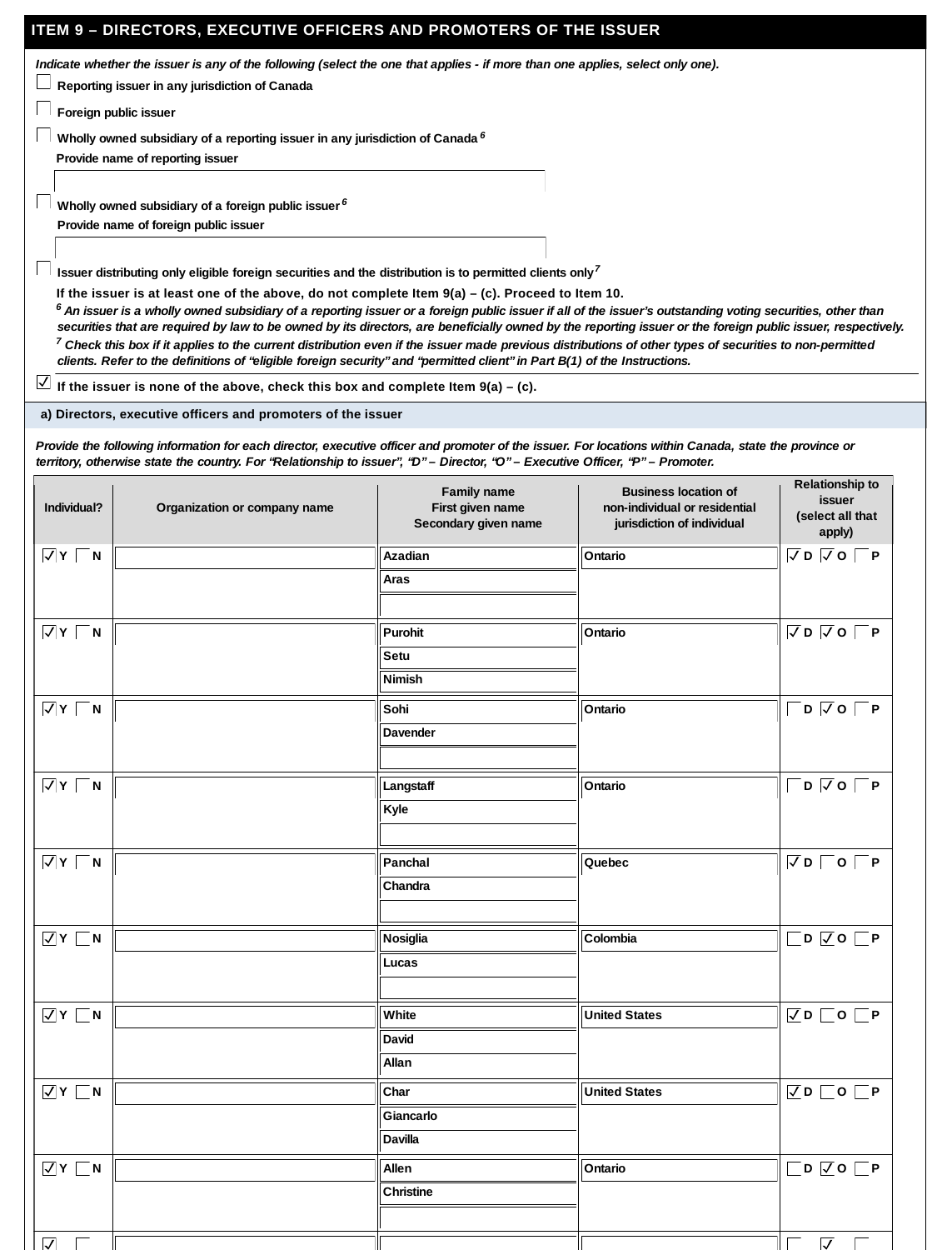| $\sqrt{Y}$ $\Box N$                                                                                                                                                                                                                       |                                                                                                                                                                                                                                                                                                                      | Moghani                                                 | Ontario                                   | _ D   <u>V</u>  O  __ P                                              |  |  |
|-------------------------------------------------------------------------------------------------------------------------------------------------------------------------------------------------------------------------------------------|----------------------------------------------------------------------------------------------------------------------------------------------------------------------------------------------------------------------------------------------------------------------------------------------------------------------|---------------------------------------------------------|-------------------------------------------|----------------------------------------------------------------------|--|--|
|                                                                                                                                                                                                                                           |                                                                                                                                                                                                                                                                                                                      | Arash                                                   |                                           |                                                                      |  |  |
|                                                                                                                                                                                                                                           |                                                                                                                                                                                                                                                                                                                      |                                                         |                                           |                                                                      |  |  |
|                                                                                                                                                                                                                                           | b) Promoter information                                                                                                                                                                                                                                                                                              |                                                         |                                           |                                                                      |  |  |
|                                                                                                                                                                                                                                           | If the promoter listed above is not an individual, provide the following information for each director and executive officer of the promoter. For locations<br>within Canada, state the province or territory, otherwise state the country. For "Relationship to promoter", "D" – Director, "O" – Executive Officer. |                                                         |                                           |                                                                      |  |  |
|                                                                                                                                                                                                                                           | Organization or company name                                                                                                                                                                                                                                                                                         | Family name<br>First given name<br>Secondary given name | Residential jurisdiction<br>of individual | Relationship to<br>promoter<br>(select one or both<br>if applicable) |  |  |
|                                                                                                                                                                                                                                           |                                                                                                                                                                                                                                                                                                                      |                                                         |                                           | $ D $ $ O $                                                          |  |  |
|                                                                                                                                                                                                                                           |                                                                                                                                                                                                                                                                                                                      |                                                         |                                           |                                                                      |  |  |
|                                                                                                                                                                                                                                           |                                                                                                                                                                                                                                                                                                                      |                                                         |                                           |                                                                      |  |  |
| c) Residential address of each individual                                                                                                                                                                                                 |                                                                                                                                                                                                                                                                                                                      |                                                         |                                           |                                                                      |  |  |
| Complete Schedule 2 of this form providing the full residential address for each individual listed in Item 9(a) and (b) and<br>attach to the completed report. Schedule 2 also requires information to be provided about control persons. |                                                                                                                                                                                                                                                                                                                      |                                                         |                                           |                                                                      |  |  |
|                                                                                                                                                                                                                                           | Schedule2.xlsx - 38 KB                                                                                                                                                                                                                                                                                               |                                                         |                                           |                                                                      |  |  |